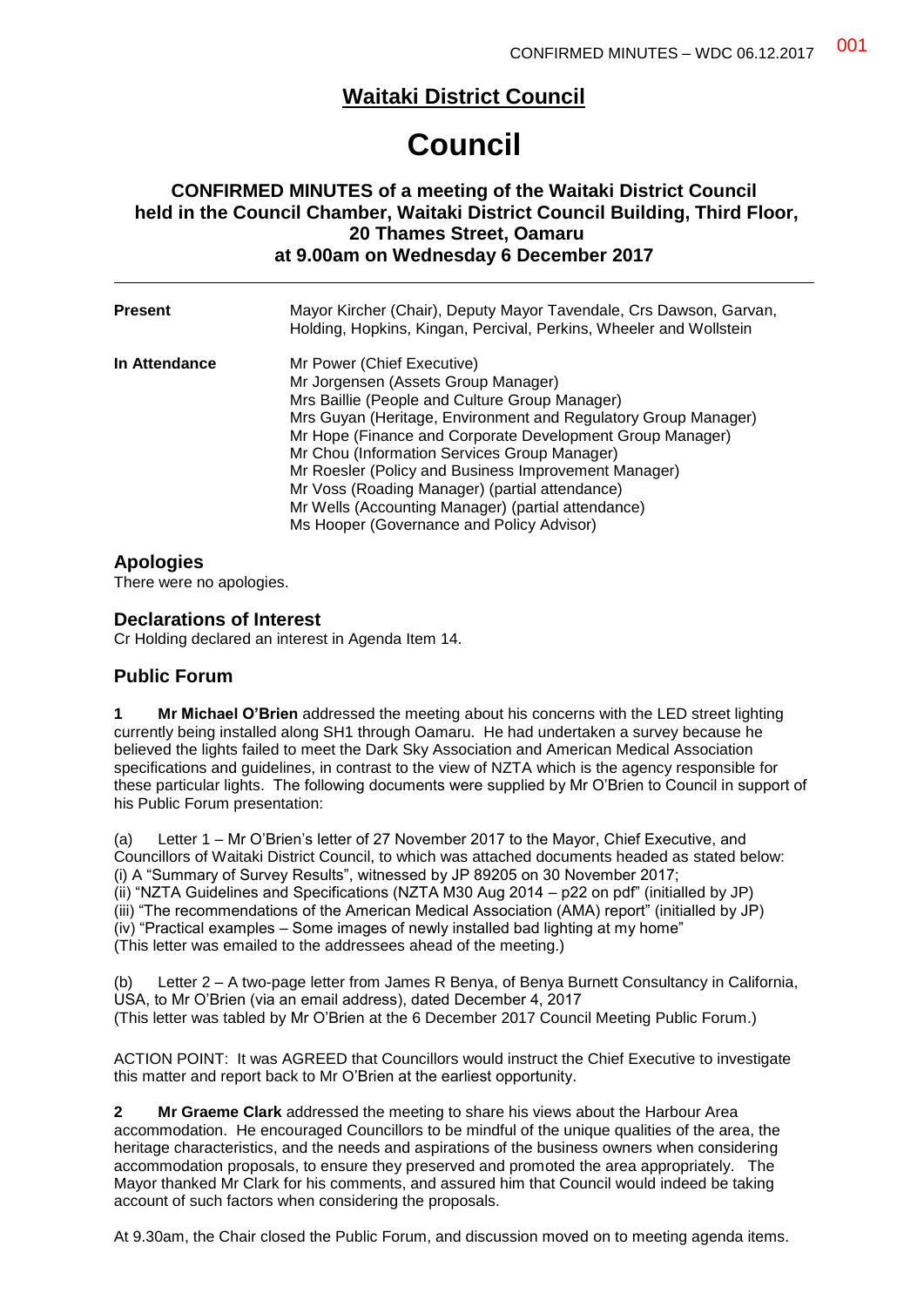## **1. Confirmation of Previous Minutes**

| <b>RESOLVED</b><br>WDC17/211 | Cr Hopkins / Cr Tavendale<br>"That Council confirms minutes of the 25 October 2017 Council Meeting,<br>as circulated, as a true and correct record with the following amendment -<br>last item under Agenda Item 5 (page 12 of the agenda papers as<br>circulated), where "Motion was put", correct record of votes for Crs Hopkins<br>and Wheeler as "FOR" rather than "Abstention".<br>CARRIED |  |
|------------------------------|--------------------------------------------------------------------------------------------------------------------------------------------------------------------------------------------------------------------------------------------------------------------------------------------------------------------------------------------------------------------------------------------------|--|
| <b>RESOLVED</b><br>WDC17/212 | Cr Tavendale / Cr Hopkins<br>"That Council confirms minutes of the 15 November 2017 Extraordinary<br>Council Meeting, as circulated, as a true and correct record."<br><b>CADDIEN</b>                                                                                                                                                                                                            |  |

CARRIED

## **2. Mayor's Report**

The Mayor's report, as circulated, was taken as read. It provided comments to bring Councillors and the public up-to-date with a number of issues that have arisen since the last Council meeting. Topics included:

- Long Term Plan
- International Intern Programme
- Harbour Accommodation
- Restorative Justice Service
- Gold Star Service Awards
- Art on Bikes
- LGNZ Zone 5 and 6 Meeting Cromwell
- Rainbow Colour Run
- East Otago Field Days
- Harbour Street Closure
- Onya Bike Project
- High School Graduations and Prizegivings
- Goodland Group Development
- Victorian Heritage Weeks
- Heritage NZ's Landmark Programme
- Visit to Canterbury Wool Spinners Factory
- Committee Structure and Membership Realignment
- Rural and Provincial Meeting Summary Report from Deputy Mayor

*[NOTE: The full version of the Mayor's Report is available on Council's website as part of the "6 December 2017 Council Meeting Agenda Papers PUBLIC", and can be accessed through the pathway "Council / Council Meetings / Agendas and Minutes".]*

There was general discussion about freedom camping national standards, rural health, and biodiversity.

The Mayor thanked Deputy Mayor Tavendale for her excellent report on the Rural and Provincial Meeting, and for attending on behalf of Waitaki District Council.

RESOLVED WDC17/213 Mayor Kircher / Cr Wollstein "That Council receives the information."

CARRIED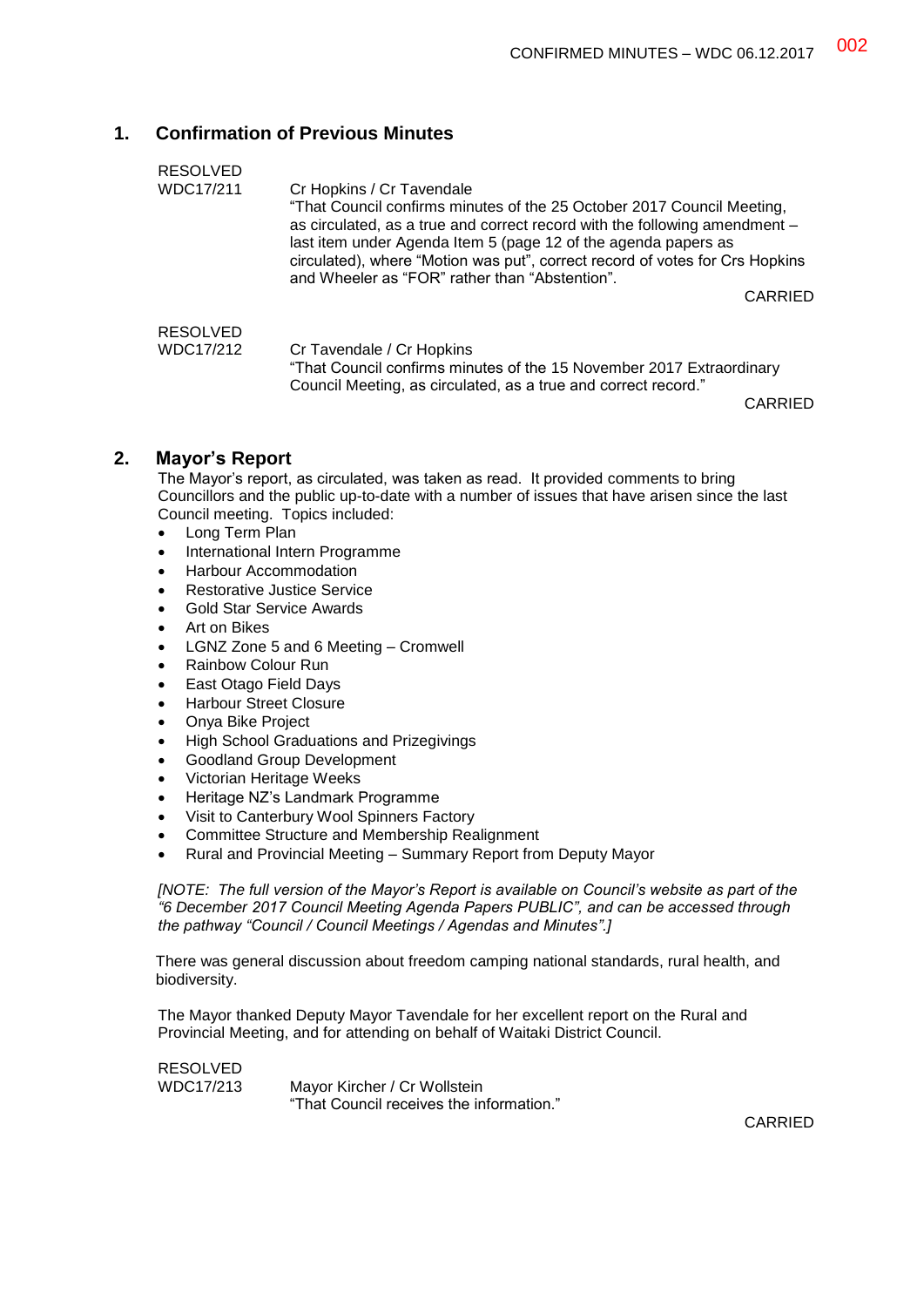## **3. Chief Executive's Report**

The Chief Executive's Report, as circulated, was taken as read. It provided comments to bring Councillors up-to-date with issues that have arisen since the last Council meeting. Topics included:

- Leadership and Council Committee Structure Change following Realignment (diagram)
- Internship Programme
- LGNZ Rural and Provincial
- Business Visits

*[NOTE: The full version of the Chief Executive's Report is available on Council's website as part of the "6 December 2017 Council Meeting Agenda Papers PUBLIC", and can be accessed through the pathway "Council / Council Meetings / Agendas and Minutes".]*

**Internship Programme –** The Chief Executive advised that all seven intern positions for the first round had now been filled. Two were in the tourism area (one international translator for marketing materials), two in IT, and one each in engineering, finance (LTP budgeting process) and human resources. Nationalities included French, German, and Dutch.

```
RESOLVED
WDC17/214 Cr Tavendale / Cr Dawson
                "That Council receives the information."
```
CARRIED

*The meeting was adjourned at 10.02am, and reconvened at 10.15am.*

## **4. Recommendations from Finance, Audit and Risk Committee Meeting, 8 November 2017**

#### **Second Quarter 2017-18 Treasury Strategy**

RESOLVED

WDC17/215 Cr Wollstein / Cr Dawson

"That Council adopts the proposed Treasury Strategy for the second quarter of the 2017-18 financial year, by:

 continuing the use of term deposit facilities for terms between 7 days and 12 months, and

continuing to make minimal use of the call account,

but always dependent on consideration of short-term operational cash requirements and on achieving target interest rates."

CARRIED

## **5. Recommendations from Assets Committee Meeting, 22 November 2017**

#### **Acquisition of Land – Weston**

| RESOLVED  |                                                                             |
|-----------|-----------------------------------------------------------------------------|
| WDC17/216 | Cr Kingan / Cr Hopkins                                                      |
|           | "That Council accepts the gift of land known as Weston Triangle from the    |
|           | North Otago Tree Planting Association Incorporated contained in certificate |
|           | of title OT58/161 (Sec 53, Block III District of Oamaru)."                  |

CARRIED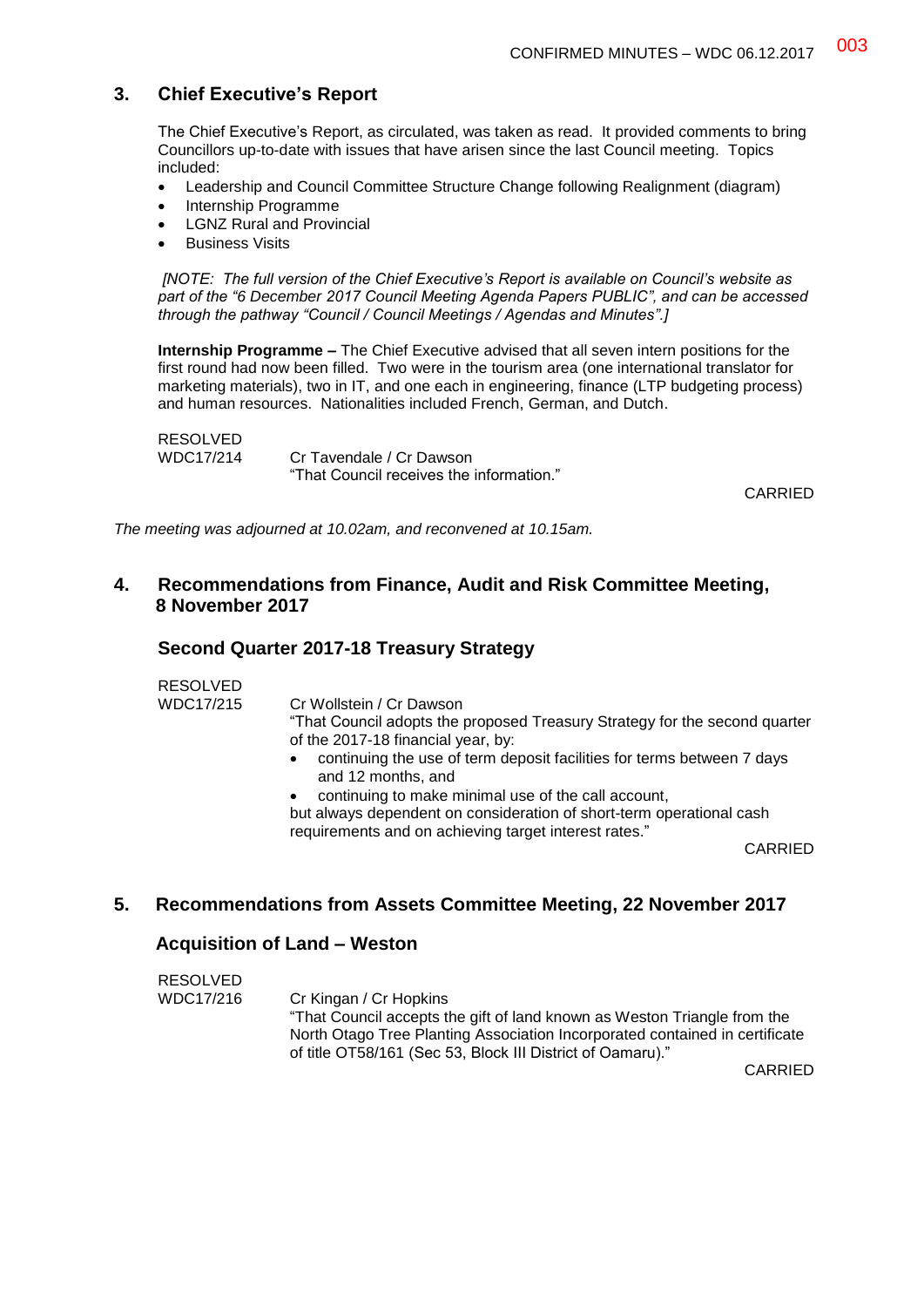# **Waterfront Road Extension**

RESOLVED

WDC17/217 Cr Kingan / Cr Wollstein

That Council:

- 1. Approves the tendering and construction of the realigned route of Arun Street between Tyne Street and Waterfront Road within approved budgets.
- 2. Approves the naming of the new route as Waterfront Road."

CARRIED

## **Closed Portion of Beach Road**

RESOLVED

WDC17/218 Cr Tavendale / Cr Dawson

- That Council:
- 1. Approves expenditure of \$12k +GST to relocate access to a dwelling from the unmaintained portion of Beach Road to Gardiners Road, funded from the Extent of Network budget.
- 2. Restricts access to vehicles along the unmaintained section of Beach Road due to increasing safety concerns."

CARRIED

#### **Oamaru Creek Bridge: Decorative Enhancements**

It was AGREED that discussion on this matter need not occur at this meeting, because it had been referred by the Assets Committee to the Harbour Area Committee which would ultimately make its own recommendation to Council about required action.

## **6. Recommendations from Community Services Committee Meeting, 22 November 2017**

#### **Infants' Area – Oamaru Cemetery**

RESOLVED<br>WDC17/219

Cr Tavendale / Cr Holding

- That Council:
	- 1. Sends a letter from the Mayor, thanking Roseanne Sheridan and donors for their initiative and contributions.
	- 2. Approves refurbishment of the infants' area of the Oamaru Cemetery in accordance with the concept plans provided in Attachment Two to this report.

CARRIED

## **7. Adoption of Waitaki District General Bylaw 2017**

The report, as circulated, incorporated resolutions agreed at the Customer Services Committee Meeting of 22 November 2017, as well as additional changes arising from legal advice sought on matters raised there. It also summarised the robust process implemented for this review of the Waitaki General Bylaw 2006, which had included consultation with the community and Councillor consideration in various forums. The resulting changes (Appendix 3) had been reflected in the Waitaki District General Bylaw 2017 (Appendix 5) attached to the report for this agenda item.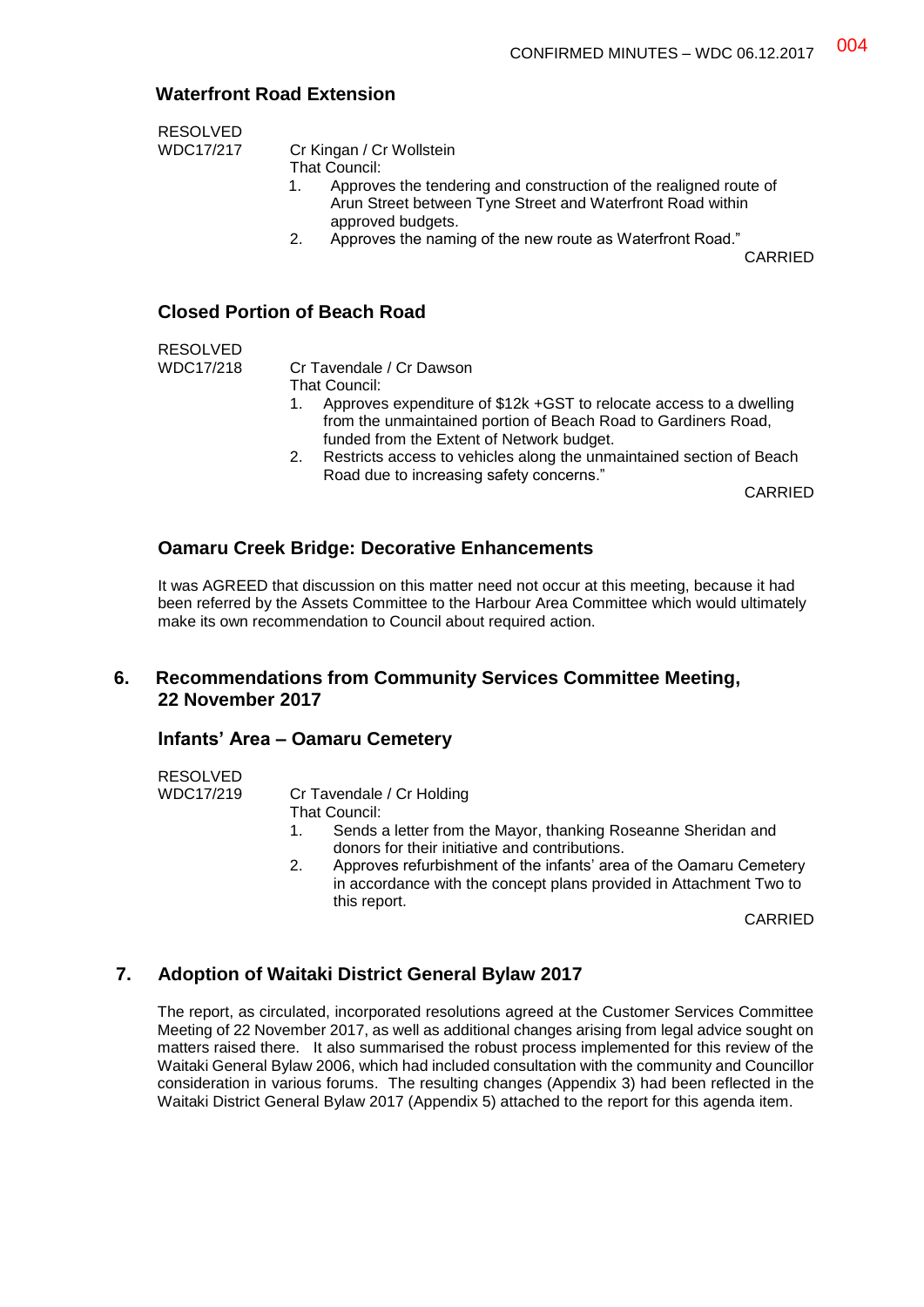There was discussion on the following matters:

- (i) The requested and received legal advice on the meaning of the word "reduce" (in relation to cat numbers per household where a disturbance is claimed and investigated), which had clarified that Council could not reasonably require all cats to be removed but had resulted in some strengthening of the Bylaw wording to enable officer judgment to be exercised and for the clause to be legally defensible.
- (ii) The national cat management strategy (still to come from central government)
- (iii) Stock crossing (covered by separate regulations)
- (iv) Busking guidelines (attached to the report as Appendix 4).

With regard to discussion point (i) above, an alternate motion was put, as follows:

**ALTERNATE** MOTION PUT Cr Hopkins / Cr Wheeler "That the original wording of clause 54 be reinstated".

> LOST FOR: Cr Hopkins and Cr Wheeler

After further discussion on the same matter, another motion was put, as follows:

# ALTERNATE<br>MOTION PUT

Cr Hopkins / Cr Wheeler "That Clause 55 of the proposed final Bylaw 2017 at Appendix 5 be amended to allow, under (i) "Reduce or remove" the number of …" and, under (ii) "to avoid the effects" …

LOST

FOR: Cr Hopkins and Cr Wheeler

It was suggested that the "reduce" portion of the Bylaw talks to public nuisance. The type of animal was not the issue. If the number of any animal was "reduced" to one in a particular household and it still caused a public nuisance, then the clause provided scope for a further "reduction". With regard to the replacement of "reduce the effects" with "avoid the effects" in (ii), it was noted that no animal had no effect; everything had some effect on everything else.

The original motion was then put to the meeting, and resolved as follows:

# RESOLVED

#### WDC17/220 Cr Tavendale / Cr Dawson

#### That Council:

- 1. Agrees to the implementation of changes to the Draft Waitaki District General Bylaw 2017 as provided in Appendix 3.
- 2. Notes that the changes to the Draft Waitaki District General Bylaw 2017 do not represent a significant departure from the Draft Bylaw as consulted, and that community feedback and national direction was received and considered around these matters.
- 3. Having regard to sections 155, 159 and 160 of the Local Government Act 2002 (the Act):
	- i) Agrees that the Waitaki District General Bylaw 2017 provided in Appendix 4 is considered the most appropriate and proportionate way of addressing the perceived problems to protect persons using and trading in reserves and public places, and minimise nuisance and maintain public health and safety associated with the keeping of animals, birds and bees; and
	- ii) Revokes and replaces the Waitaki District Council General Bylaw 2006 with a new Bylaw;
	- iii) Agrees that the proposed Bylaw attached as Appendix 4 (with amendments as Council sees fit) is the most appropriate form of bylaw;
	- iv) Agrees that the proposed Bylaw is consistent with the New Zealand Bill of Rights Act 1990 as the controls are reasonable and justifiable in the circumstances.

*(continued next page)*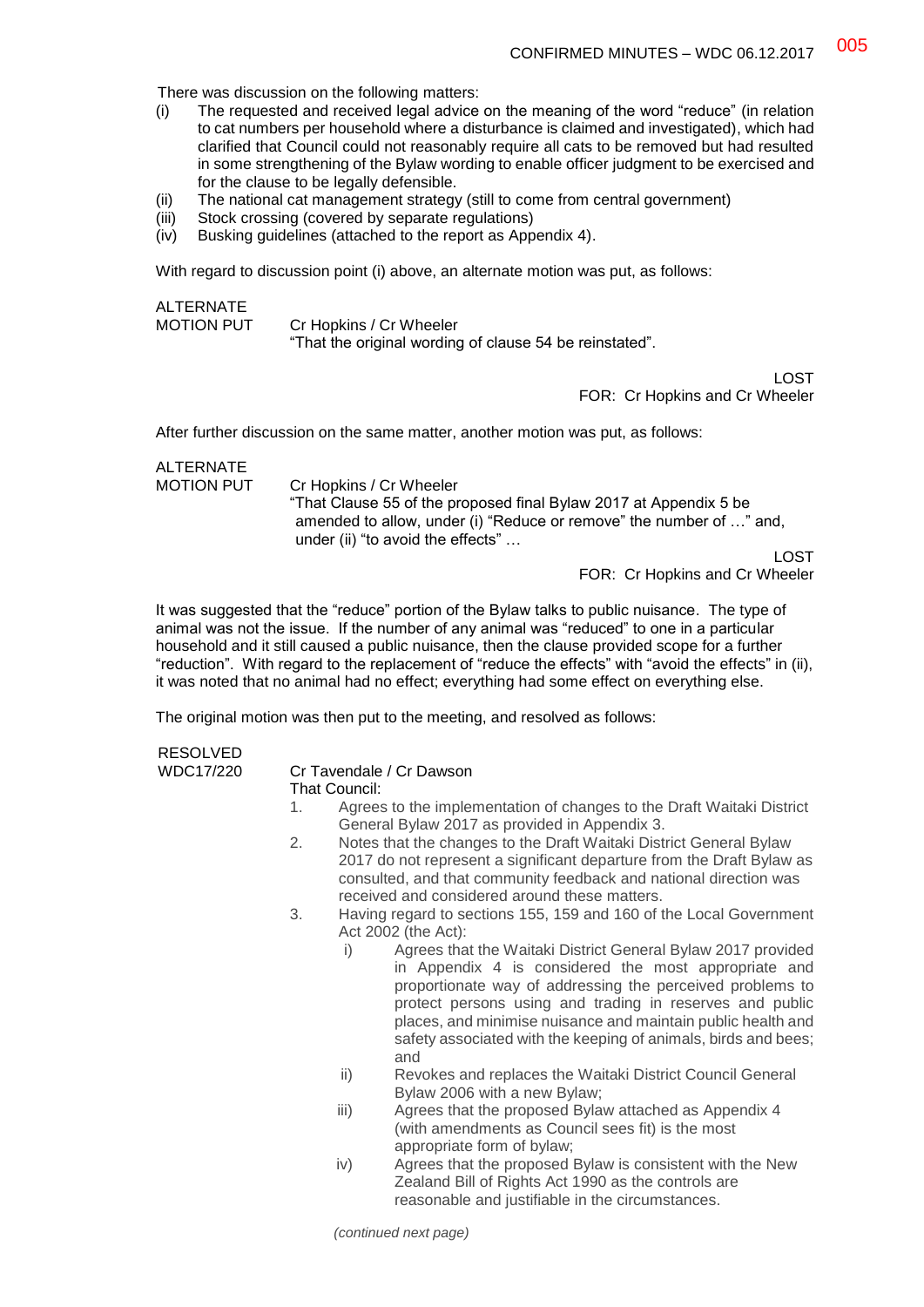- 4. Adopts the Waitaki District General Bylaw 2017 (as set out in Appendix 4 with amendments as it sees fit), and subject to the approval from the Minister of Conservation – Reserves section to come into effect on 1 July 2018.
- 5. Commits for consideration through the 2018-28 Long Term Plan an amount of \$10,000 per annum for two (2) years to support responsible cat ownership in the District.
- 6. Supports the development of a Cat Management Strategy in line with national direction with a view to promoting responsible cat ownership and management in the Waitaki District which may include a joint campaign with vets, the SPCA and regional councils.

CARRIED AGAINST: Cr Hopkins

#### **8. Enviroschools Programme**

The report, as circulated, sought the agreement of Council to a programme so that Enviroschools can be implemented in the 2018 school year.

RESOLVED

WDC17/221 Cr Dawson / Cr Tavendale "That Council approves the Enviroschools Programme for implementation in 2018."

CARRIED

#### **9. Warrants of Appointment**

Cr Percival commended Group Manager Lisa Baillie for introducing the condition of a successful Policy Vetting clearance as a foundation for Warrants of Appointment.

#### RESOLVED

WDC17/222 Cr Percival / Cr Holding

"That, subject to a successful Police Vetting clearance, Waitaki District Council resolves as follows:

- 1) Waitaki District Council hereby appoints **Grant Michael Rhodes** (Projects and Assets Officer – Property) as:
	- a) An 'Enforcement Officer' under Section 177 of the Local Government Act 2002 with authority to exercise the following powers:
		- i) Entry of private land or building other than a dwellinghouse (s171);
		- ii) Entry of land or building (including dwellinghouse, if accompanied by a constable) for enforcement purposes (s172);
		- iii) Entry of land or buildings in cases of emergency (s173); and
		- iv) Authority to act (s174).
	- b) An 'Enforcement Officer' under Section 38 of the Resource Management Act 1991 with authority to exercise all the powers of an Enforcement Officer under the Resource Management Act 1991, and in particular the following powers:
		- i) Avoid, Remedy or Mitigate Adverse Effects (s17);
		- ii) Acquire Information (s22);
		- iii) Carry out, at any reasonable time, inspections of any place or structure (except a dwelling house) (s332);
		- iv) Take preventative or remedial action (s330); and
		- v) Enter for survey (s333).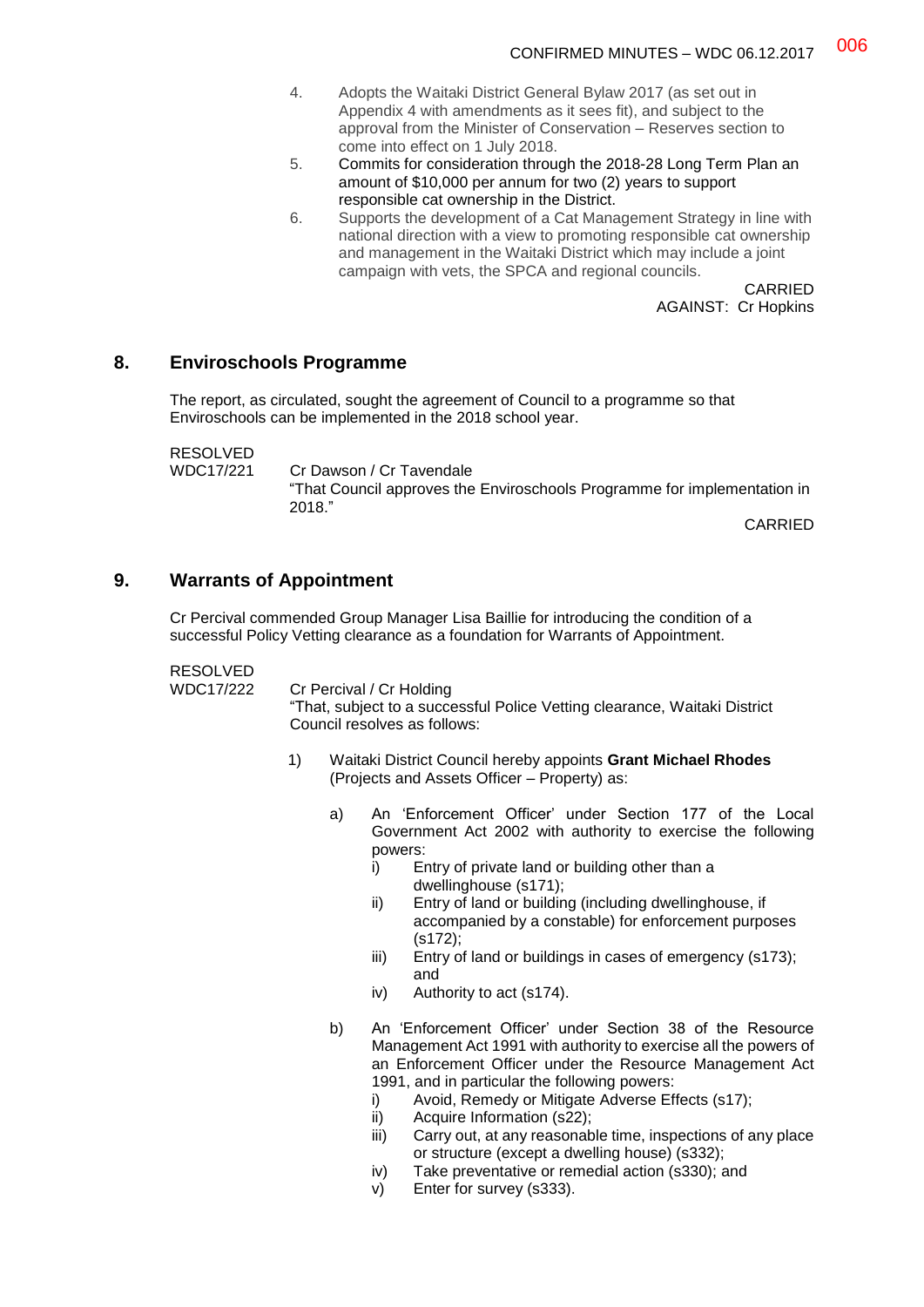- c) A 'Litter Control Officer' under Section 5 of the Litter Act 1979 with authority to exercise all the powers of a Litter Control Officer under the Litter Act 1979.
- 2) Waitaki District Council hereby appoints **Roger Charles Cook** (Building Services Manager) as:
	- a) An 'Enforcement Officer' under Section 177 of the Local Government Act 2002 with authority to exercise the following powers:
		- i) Entry of private land or building other than a dwellinghouse (s171);
		- ii) Entry of land or building (including dwellinghouse, if accompanied by a constable) for enforcement purposes (s172);
		- iii) Entry of land or buildings in cases of emergency (s173); and
		- iv) Authority to act (s174).
	- b) An 'Authorised Person' under Section 206 of the Building Act 2004 with authority to exercise all the powers of an Authorised Person/Enforcement Officer/Agent under the Building Act 2004, and in particular the following powers:
		- i) Inspection by building consent authority (s90);
		- ii) Inspection by territorial authority  $(s111)$ ;
		- iii) Measures to avoid immediate danger or to fix unsanitary conditions (s129);
		- iv) Inspection of building work under notice to fix (s167);
		- v) Request information or production of documents (s207a);
		- vi) Inspection by territorial authority (s222); and
		- vii) Issue infringement notices (s372).
	- c) An 'Inspector' under Section 6 of the Machinery Act 1950 with authority to exercise all the powers of an Inspector under the Machinery Act 1950.
	- d) An 'Officer' under Section 23 of the Amusement Devices Regulations 1978 with authority to exercise all the powers of an Officer under the Amusement Devices Regulations 1978.
	- e) A 'Litter Control Officer' under Section 5 of the Litter Act 1979 with authority to exercise all the powers of a Litter Control Officer under the Litter Act 1979."

CARRIED

# **10. Committee Structure / Membership Changes**

A report circulated with the agenda had proposed a Committee structure incorporating some membership changes, as per the original intention to review Committees after 12 months since the implementation of the current Committee arrangement. This review coincides with the realignment of the organisational structure, confirmed on Friday 24 November 2017.

A revised version of the report dated 6 December 2017 was tabled and circulated at the meeting, including to members of the public and media. Discussion and the ensuing resolution focused on the Committee structure and membership set out in that revised report.

#### RESOLVED

WDC17/223 Cr Hopkins / Cr Tavendale "That Council adopts the proposed Committee structure, with amendments as proposed by the Mayor in his revised report dated 6 December 2017, to take effect from 1 January 2018."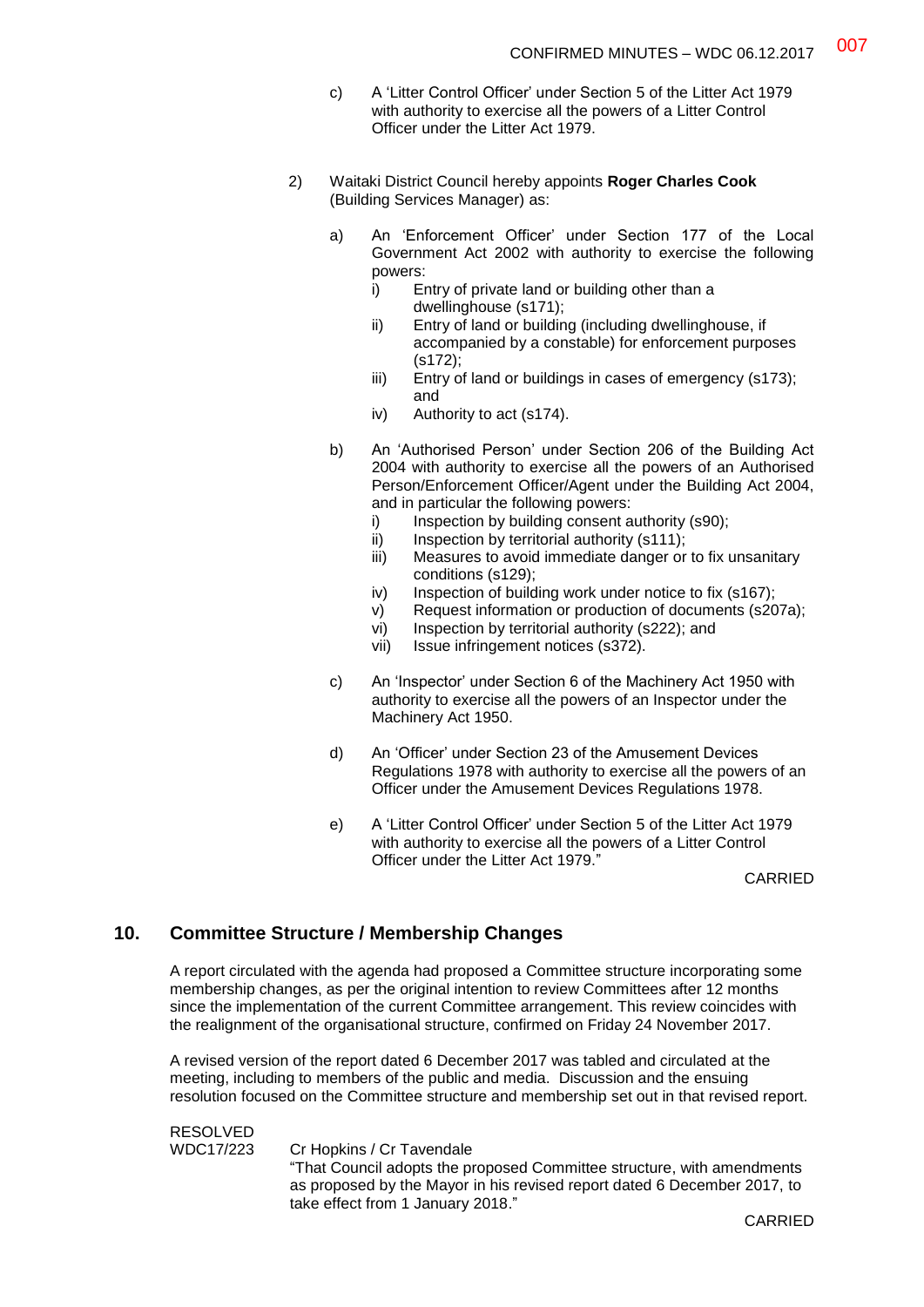It was further AGREED that:

(a) The four main standing committees (Assets; Heritage, Environment and Regulatory; Community and Culture; and Finance, Audit and Risk) would remain in place for the remainder of the three-year term of current elected members.

(b) All other committees and sub-committees would be considered for any necessary structural and/or membership changes in the new year.

At 11.10am, the Chair signalled his intention to move the meeting into public excluded. The only member of the public present (media representative) left the room.

#### RESOLVED

WDC17/224 Cr Hopkins / Cr Percival

"That the public be excluded from the following part of the proceedings of this meeting, namely:

- Confirmation of Public Excluded Meeting Minutes Council Meeting 25 October 2017
- Public Excluded Recommendation from Assets Committee Meeting 22 November 2017
- Harbour Visitor Accommodation PE
- Sale of Improvements PE
- Upper and Lower Waitaki Zone Water Management Committees Refresh Papers PE
- Recommendation for Release of Public Excluded Information."

CARRIED

"The general subject of each matter to be considered while the public is excluded; the reasons for passing this resolution in relation to each matter, and the specific grounds under Section 48(1) of the Local Government Official Information and Meetings Act 1987 for the passing of this resolution are as follows:

| General subject of each matter |                                           | Reason for passing this resolution in relation to each |  |
|--------------------------------|-------------------------------------------|--------------------------------------------------------|--|
|                                | to be considered                          | matter $-$ Section 48(1)                               |  |
| Public Excluded:               |                                           |                                                        |  |
| 11.                            | Confirmation of Public Excluded Minutes - | To protect the privacy of natural persons.             |  |
|                                | Council Meeting 25 October 2017           | Section $48(1)(a)$                                     |  |
| 12 <sup>1</sup>                | Public Excluded Recommendation from       | (The disclosure of the information would cause         |  |
|                                | Assets Committee Meeting -                | unnecessary personal embarrassment to the persons      |  |
|                                | 22 November 2017                          | concerned.)                                            |  |
| 13.                            | <b>Harbour Visitor Accommodation PE</b>   | To enable the Council to carry out commercial          |  |
| 14.                            | Sale of Improvements PE                   | negotiations without prejudice or disadvantage.        |  |
| 15.                            | Upper and Lower Waitaki Zone Water        | Section $48(l)(a)$                                     |  |
|                                | Management Committees Refresh Papers      | (Premature disclosure of the information would         |  |
|                                | PE.                                       | detrimentally affect the Council's position in the     |  |
| 16.                            | Recommendation for Release of Public      | negotiations.)                                         |  |
|                                | <b>Excluded Information PE</b>            |                                                        |  |

These resolutions are made in reliance on Section 48(1) of the Local Government Official Information and Meetings Act 1987 and the particular interest or interests protected by Section 6 or Section 7 of the Act or Section 6 or Section 7 or Section 9 of the Official Information Act 1982, as the case may require, which would be prejudiced by holding of the whole or the relevant part of the proceedings of the meeting in public are as shown above (in brackets) with respect to each item."

#### **Refer to Public Excluded Minutes**